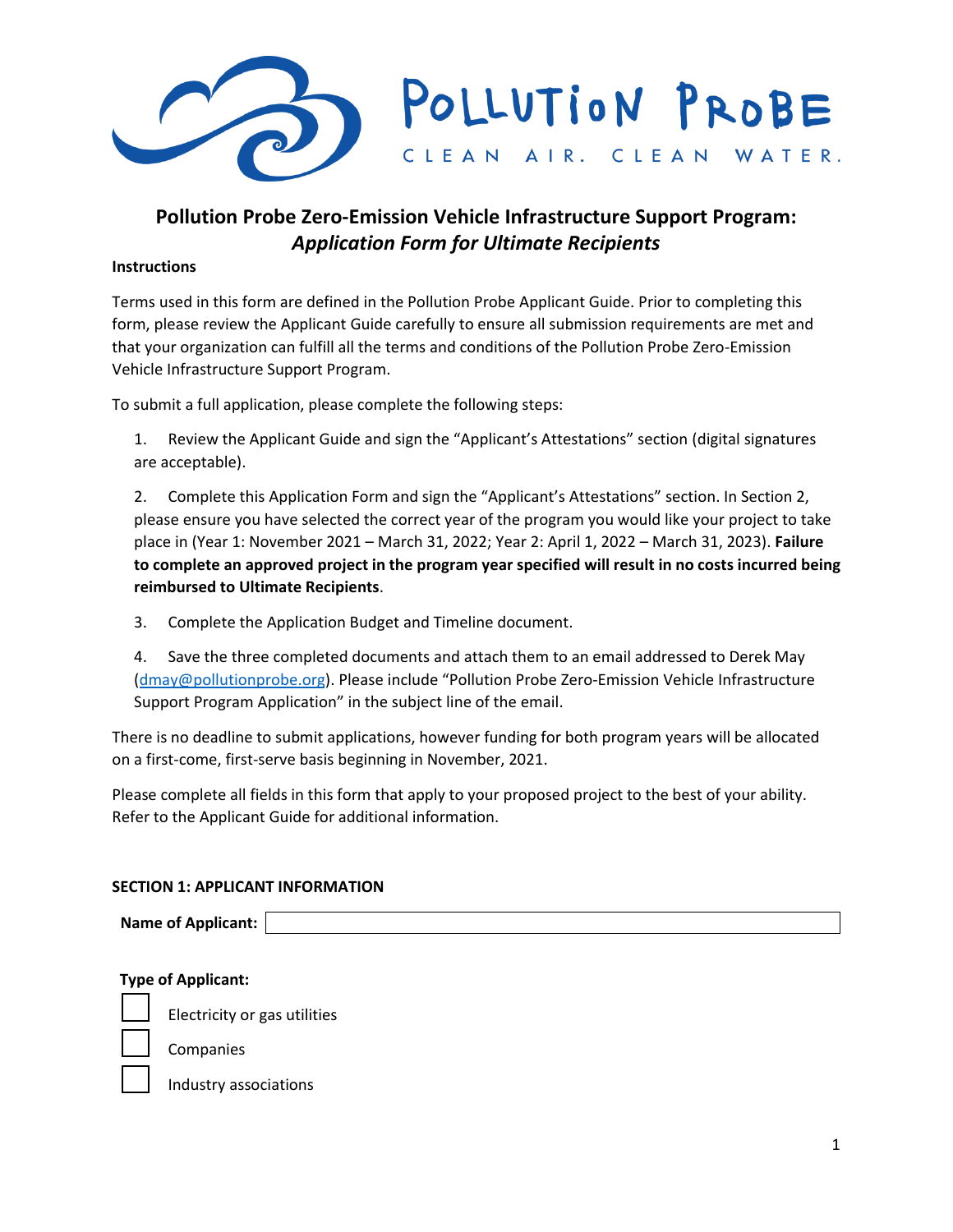| POLLUTION PROBE<br>CLEAN AIR. CLEAN<br>WATER.                                               |
|---------------------------------------------------------------------------------------------|
| Research associations                                                                       |
| Standards organizations                                                                     |
| Indigenous and community groups                                                             |
| Academic institutions                                                                       |
| Provincial, territorial, regional or municipal governments or their departments or agencies |
| Other:                                                                                      |

#### **Contact Information:**

| Name of Primary Contact: |  |
|--------------------------|--|
| Position / Title:        |  |
| Email:                   |  |
| Primary Telephone:       |  |
| Secondary Telephone:     |  |

#### **Mailing Address:**

| <b>Street Address:</b> |  |
|------------------------|--|
| PO Box:                |  |
| City / Town:           |  |
| Province:              |  |
| Postal Code:           |  |

# **Charging Infrastructure Location Address (if different from mailing address):**

| Street Address: |  |
|-----------------|--|
| City / Town:    |  |
| Province:       |  |
| Postal Code:    |  |

# **Secondary Charging Infrastructure Location Address (if any):**

| <b>Street Address:</b> |  |
|------------------------|--|
| City / Town:           |  |
| Province:              |  |
| Postal Code:           |  |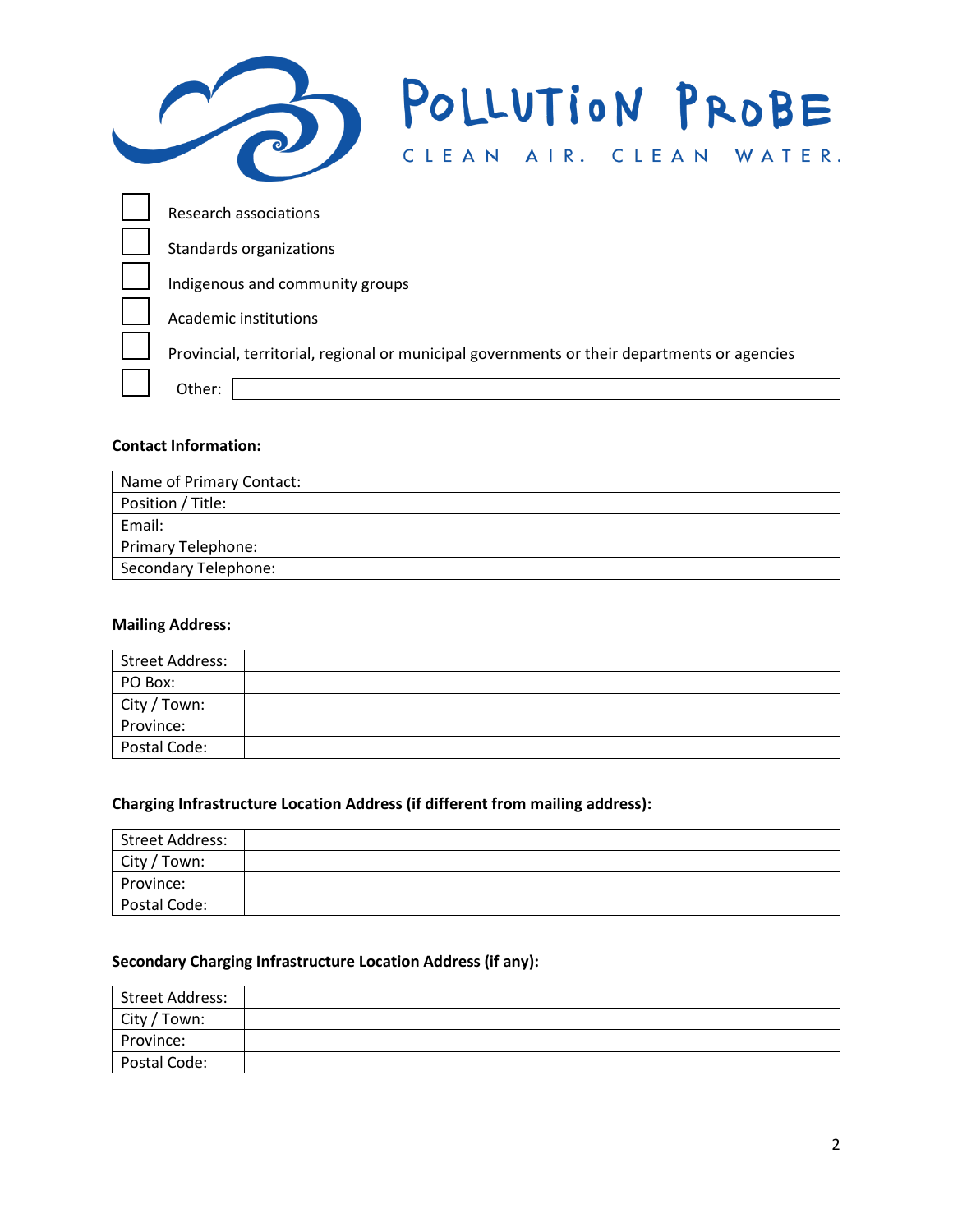

#### **Tertiary Charging Infrastructure Location Address (if any):**

| Street Address: |  |
|-----------------|--|
| City / Town:    |  |
| Province:       |  |
| Postal Code:    |  |

\* Please include any additional installation sites in Annex A of this form.

#### **Signing Authority Identification:**

| Name:             |  |
|-------------------|--|
| Position / Title: |  |
| Email:            |  |
| Telephone:        |  |

#### **SECTION 2: PROJECT SUMMARY**

| Name of Project:              |  |
|-------------------------------|--|
| Program Year (1 or 2): $1$    |  |
| <b>Planned Start Date:</b>    |  |
| Planned End Date:             |  |
| Total funding requested (\$): |  |

#### **SECTION 3: MANDATORY CRITERIA**

IMPORTANT: You must ensure that your proposed project meets all the mandatory requirements to be considered for funding. Please read each statement below and check each applicable box.



You acknowledge that the project's EV charging stations will be installed in Canada.

You acknowledge that all EV charging stations will be new installations or expansions of existing installations (not for the replacement of an existing installation).

You acknowledge that all EV charging stations installed will be connected as defined in Section 1.3 of the Applicant Guide.

You acknowledge that for all EV charging stations with multiple connectors, each connector must be capable of charging a vehicle and support a dedicated parking space simultaneously.

<sup>&</sup>lt;sup>1</sup> Reminder that Program Year 1 is November 2021 – March 31, 2022; Program Year 2 is April 1, 2022 – March 31, 2023. Failure to complete an approved project in the program year specified will result in no costs incurred being reimbursed to Ultimate Recipients.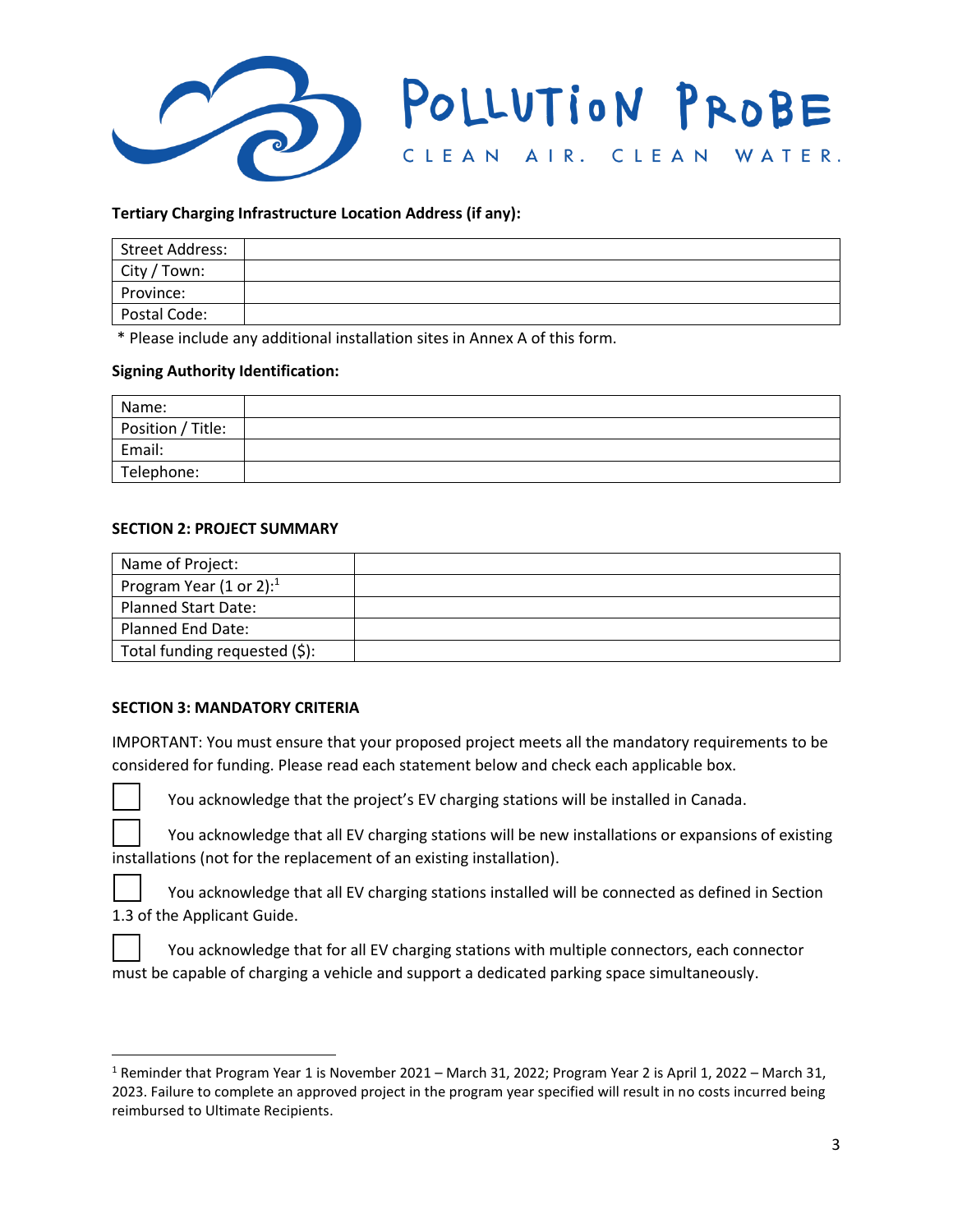# POLLUTION PROBE CLEAN AIR. CLEAN WATER.

You acknowledge that EV charging stations that will be installed conform to the technology requirements as per Table 1 of the Applicant Guide.

You are confirming that all EV charging stations installed under this project will be sourced from FLO.

You are confirming that all EV charging stations installed under this project will be installed at an eligible location as defined by Section 1.2 of the Applicant Guide.

You are confirming that all funding received for your project will not exceed the total government funding stacking limits as per Section 1.7 of the Applicant Guide.

You are confirming that all additional mandatory criteria as per Section 2.2 of the Applicant Guide will be met through this project.

You are confirming that your application package is complete and contains a signed Applicant Guide, a completed and signed Application Form, and a completed Application Budget and Timeline.

You are confirming that all EV charging stations installed under this project will be operational by March 31 of the Program Year selected, otherwise you will not be reimbursed for any expenses incurred during your project.

# **SECTION 4: PROJECT DESCRIPTION**

**1. Type of Location(s):**

Public Place

On-Street

Multi-Unit Residential Building (MURB)

**Workplace** 

Light-Duty Vehicle Fleet

# **2. Type of Charging Stations:**

| Total number of single port Level 2 (208 / 240 V) stations, 3.3 kW to 19.2 kW: |  |
|--------------------------------------------------------------------------------|--|
| Total number of dual port Level 2 (208 / 240 V) stations, 3.3 kW to 19.2 kW:   |  |
| Total number of DC fast charging stations, 20 kW to 49 kW:                     |  |
| Total number of DC fast charging stations, 50 kW and above:                    |  |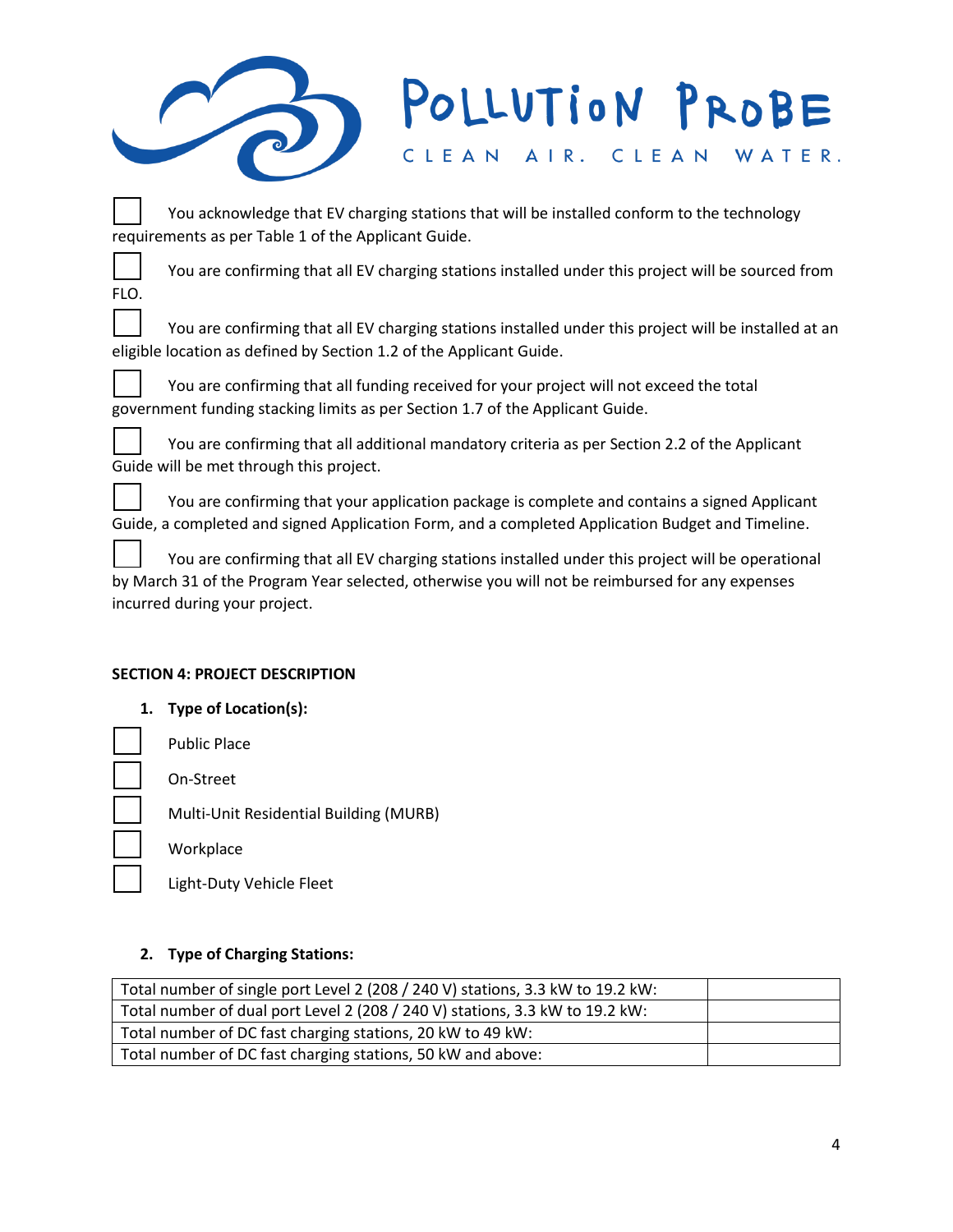

#### **3. Project Background and Rationale**

*Briefly describe why you have decided to install EV charging infrastructure at the proposed location(s) and what you hope to achieve through the installation (e.g., revenue generation, value-added service to clients/visitors/staff/residents, reduce greenhouse gas and air pollutant emissions from operations, attract a captive audience to your site, etc.).*

#### **4. Technical Details**

*Please provides notes on the following aspects of the proposed charging station(s): 1. Business model and payment framework (e.g., free, time-based, electricity consumption-based, parking costs, etc.); 2. Power-sharing versus dedicated circuits for each charger; 3. Confirmation that the total power and connectivity needs of each charging station can be met; 4. Location: indoor or outdoor (if indoor please indicate above or below ground); 5. Will the public have 24/7 access to the stations?; 6. Will stations have signage and be well-lit during in-service hours?*

#### **5. Capacity to Deliver Projects**

*Briefly describe your capacity to deliver this project on time and on budget (e.g., have charging stations been selected? Have contractors been approached for installation? Have local electricity distributors been consulted on power availability at site? Have staff hours been allocated to deliver project? Has weather been considered as a possible source of delays?).*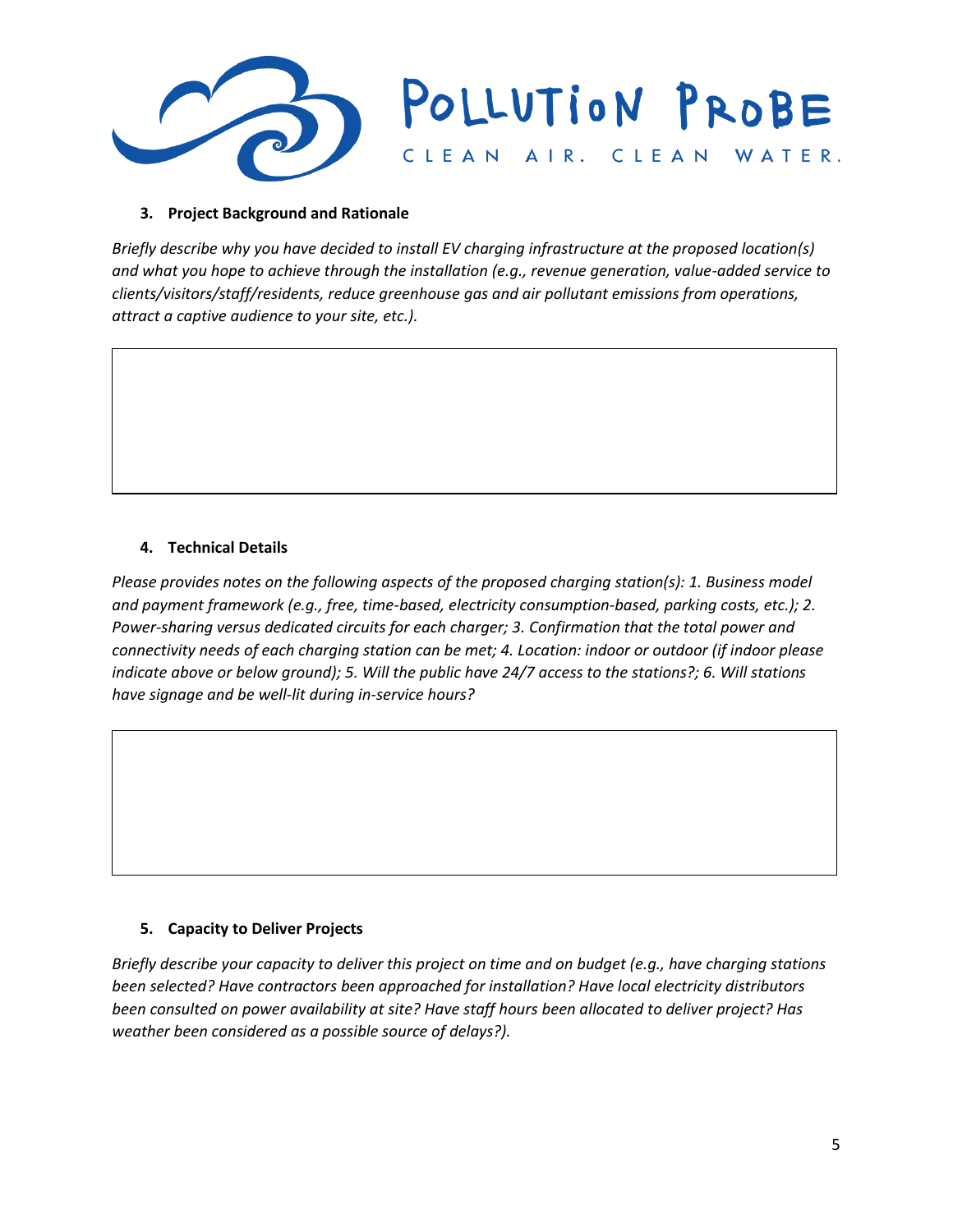

#### **6. Marketing Plan**

*Briefly describe any plans to encourage usage of the station(s) once operational (e.g., providing station information to station locator apps such as PlugShare, ChargeHub, Natural Resources Canada; announcing stations to potential users such as staff, clients, visitors; promoting stations through signage, etc.).*

#### **7. Operation and Maintenance Plan**

*Briefly describe any plans to ensure that stations continue to operate safely and reliably throughout each year (e.g., overview maintenance plans, insurance coverage, station connectivity, customer support services, etc.).*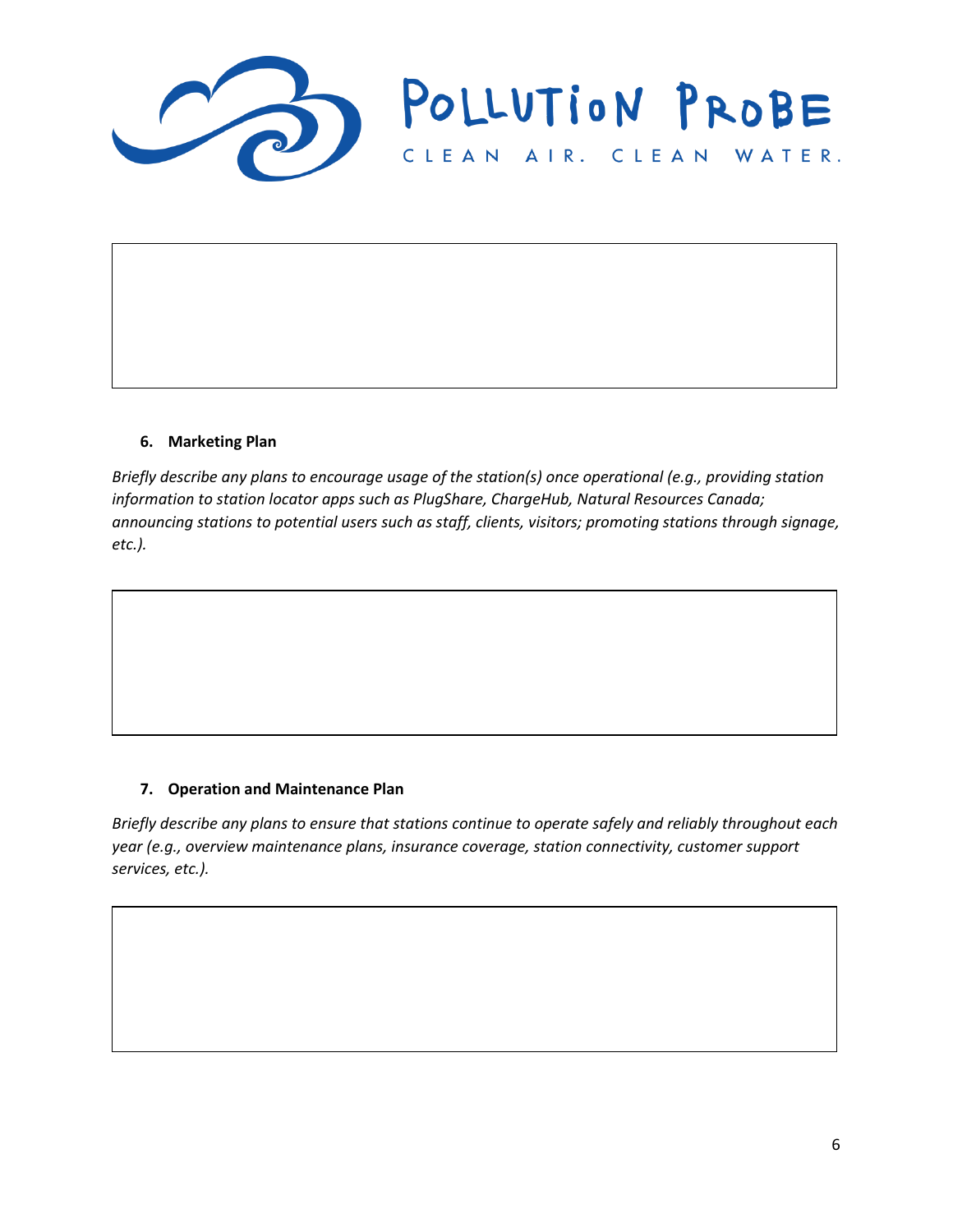

# POLLUTION PROBE CLEAN AIR. CLEAN WATER.

#### **SECTION 5: APPLICATION CHECKLIST**

Applicants must ensure that the following documents are included in their application package:

Signed Applicant Guide

Signed and complete Application Form

Completed Application Budget and Timeline document

Please note that incomplete applications will not be considered for funding.

#### **APPLICANT'S ATTESTATIONS**

By submitting this application, the applicant attests that:

- It is acting on behalf of all partners and collaborators and has received written permission from them to do so.
- All funding (cash and in-kind) identified by the applicant and its partners and collaborators in the proposal is expected to be available for commitment at the time of the signing of the Funding Agreement by duly authorized representatives of the project applicant and its partners and collaborators.
- Any proprietary or confidential information provided as part of the submission, by any party, is provided with the approval of that party.
- It understands and acknowledges that should the project be accepted for co-funding from the Program no liability and no commitment or obligation exists on the part of Pollution Probe to make a financial contribution to the project until a written funding agreement is signed by both parties, the project is completed in adherence with all mandatory criteria in this guide, and, furthermore, that any costs or expenses incurred or paid by the applicant prior to the execution of a written funding agreement by both parties are the sole responsibility of the applicant, and no liability exists on the part of Pollution Probe.
- It understands and acknowledges that Pollution Probe officials will not entertain any request by project applicants to review or revisit Pollution Probe's project approval decisions.
- It understands and acknowledges that Pollution Probe reserves the right to alter or cancel the currently envisaged process at its sole discretion.

The individual signing below attests that he/she has the authority to sign a legally binding funding agreement between Pollution Probe and the project applicant.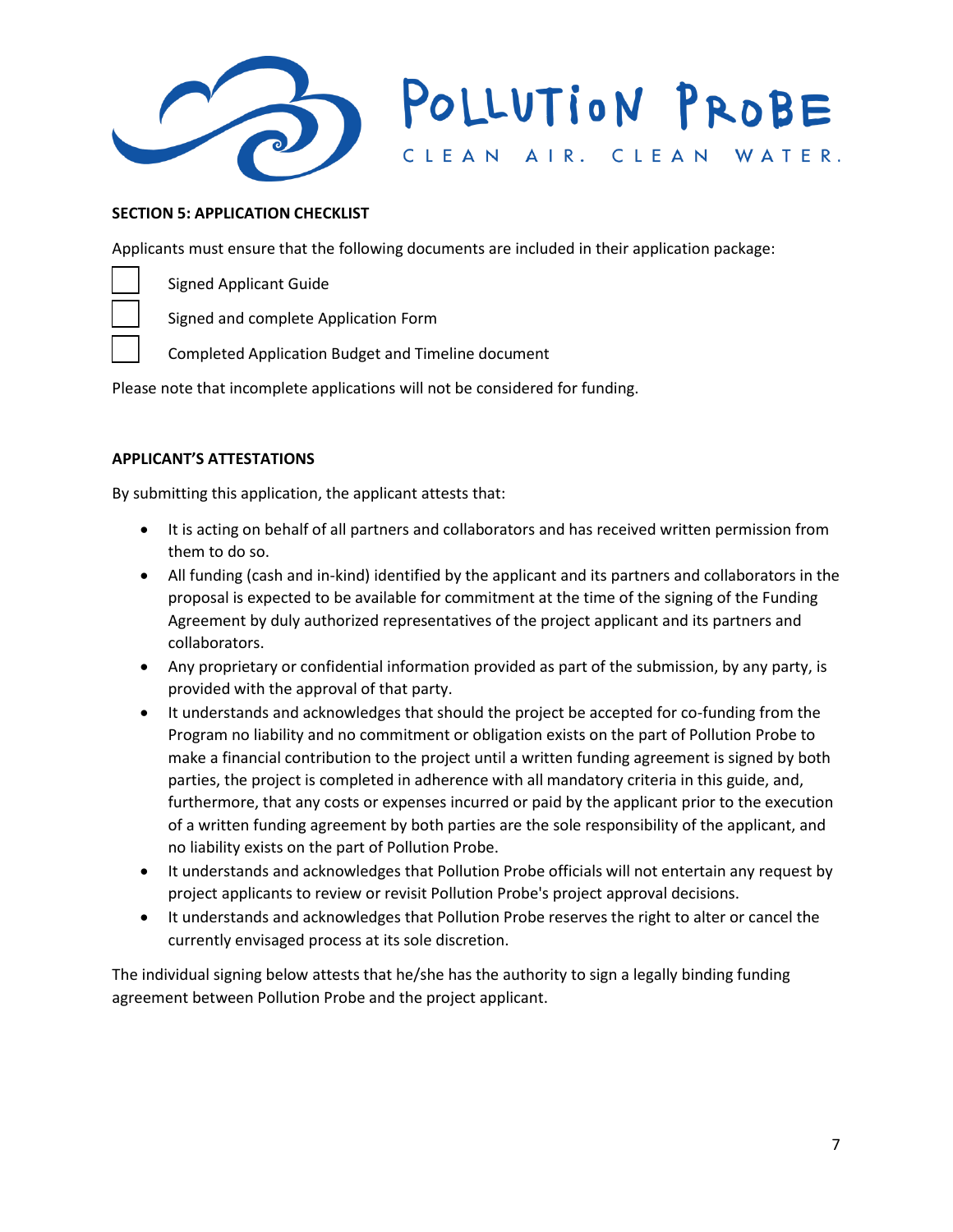

#### **Name of Duly Authorized Officer:**

| Name:                          |  |
|--------------------------------|--|
| <b>Title and Organization:</b> |  |

**Signature:** 

**Date:**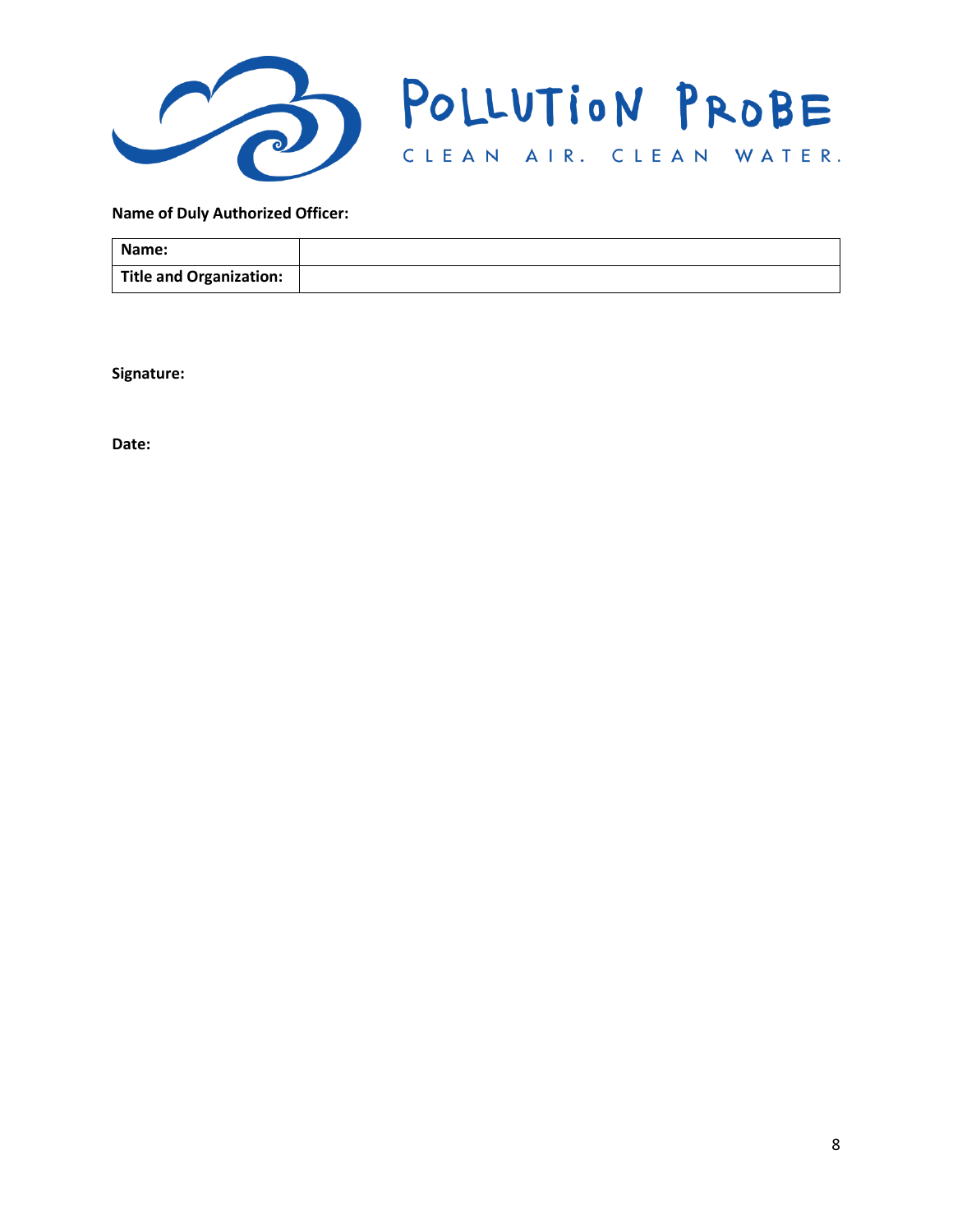

#### **ANNEX A: Additional Installation Location Addresses**

Please only use this section if you intend to install EV charging infrastructure at more than three locations through this program. The first three locations should be captured in the body of the application form.

#### **Charging Infrastructure Location Address (site 4):**

| Street Address: |  |
|-----------------|--|
| City / Town:    |  |
| Province:       |  |
| Postal Code:    |  |

#### **Charging Infrastructure Location Address (site 5):**

| Street Address: |  |
|-----------------|--|
| City / Town:    |  |
| Province:       |  |
| Postal Code:    |  |

#### **Charging Infrastructure Location Address (site 6):**

| <b>Street Address:</b> |  |
|------------------------|--|
| City / Town:           |  |
| Province:              |  |
| Postal Code:           |  |

#### **Charging Infrastructure Location Address (site 7):**

| <b>Street Address:</b> |  |
|------------------------|--|
| City / Town:           |  |
| Province:              |  |
| Postal Code:           |  |

#### **Charging Infrastructure Location Address (site 8):**

| Street Address: |  |
|-----------------|--|
| City / Town:    |  |
| Province:       |  |
| Postal Code:    |  |